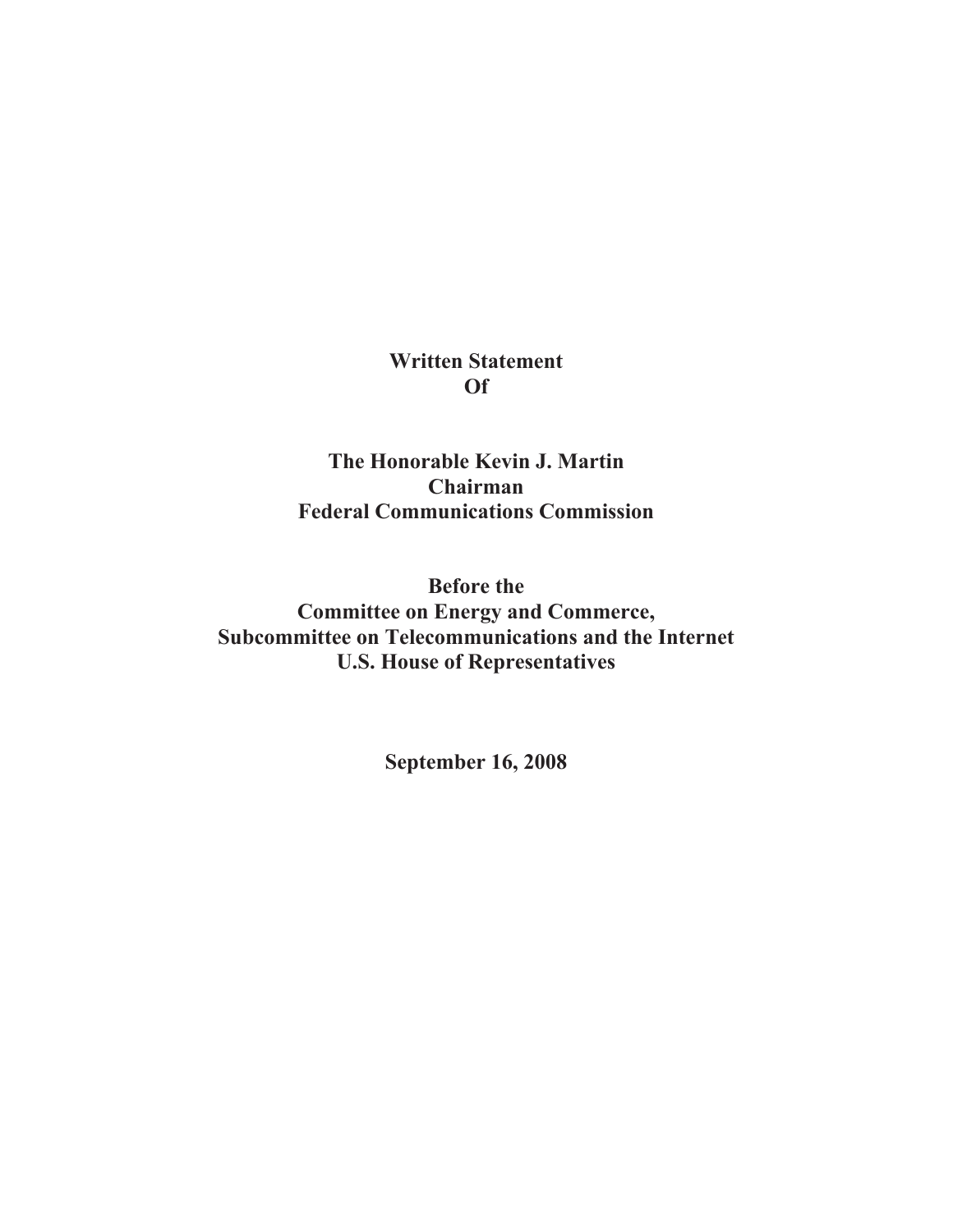Good morning Chairman Dingell, Chairman Markey, Ranking Member Barton, Ranking Member Stearns, and Members of the Committee. Thank you for inviting me here today to continue updating you on the status of the digital transition.

The Commission has been hard at work on a number of fronts to minimize the potential burden for consumers and to maximize their ability to benefit from the upcoming digital transition. The conversion to digital television promises movie quality picture and sound as well as potentially new programming choices. It also will allow us to significantly improve public safety communications and usher in a new era of advanced wireless services.

With the national transition about five months away, much remains to be done. At the same time, since I last appeared before you, we have continued to make progress educating viewers and helping them prepare for the upcoming transition. In particular, in addition to our ongoing consumer education and outreach efforts, we have recently gained real-world experience with the challenges facing viewers and broadcasters as we approach February 2009.

Last week, on September  $8<sup>th</sup>$ , Wilmington, North Carolina became the first market in the country to transition from analog to digital television. At noon on that day, five local Wilmington stations, turned off their analog signals and began broadcasting only digital to the viewers in the five counties that comprise the Wilmington television market. This was an historic day and I am pleased that the local broadcasters and the entire community embraced the challenge of helping the country prepare for the switch to digital.

Before I go into the details of the Wilmington transition, I would like to start by crediting Commissioner Copps for challenging me and the industry to find a community that would be willing to help the rest of the country lead this transition. Commissioner Copps deserves credit for urging the Commission to engage in a real-world test that would help ready the broadcasters, viewers and us for the upcoming transition.

For its part, the Commission worked to educate, inform, and prepare viewers for the transition. We had staff on the ground in every county, we attended over 400 outreach events, including Town Hall meetings, and distributed over 85,000 publications. But it was our partnerships, particularly those at the grassroots level, that were critical in enabling us to contact the "at risk"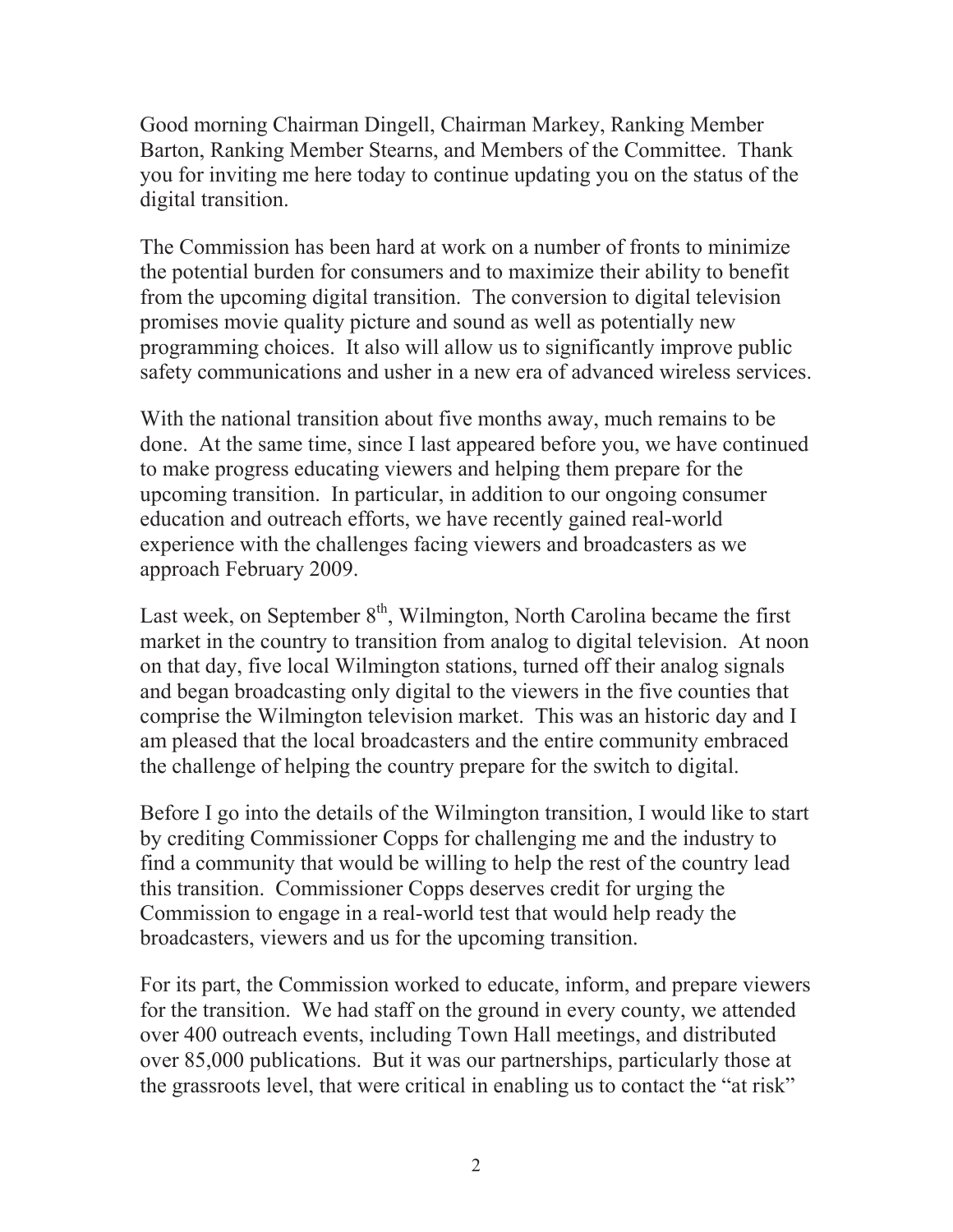groups that we are focused on reaching – senior citizens, non-English speakers and minorities, people with disabilities, low income consumers, and those living in rural or tribal areas. One of the invaluable lessons we have learned from Wilmington is that DTV outreach success depends on the commitment of the local community, including local industry, governmental and nongovernmental organizations. Community stakeholders must take a leadership role for such large-scale messaging to take effect, and tapping into existing grassroots networks is critical.

The Wilmington switchover was critically important because it enabled us to learn what was effective in informing and preparing viewers and broadcasters for the transition. It helped us identify what outreach and technical challenges still need to be addressed in the months ahead. While we hope that the transition in Wilmington went relatively smoothly, the measure of success in Wilmington is not what occurred last week. The measure of success in Wilmington is what happens next February and whether we are able to learn from this experience and apply those lessons as we move this effort across the country.

## *Majority of Wilmington Viewers Aware and Prepared for Transition*

Based on our current information, it appears that the majority of Wilmington viewers were aware of and prepared for the transition. Importantly, the consumer education campaign that was conducted appears to have been effective. Prior to the transition on September 8th, NAB released a survey indicating that 97 percent of Wilmington residents were aware of the switch to digital. Consumer calls received by the Commission at its call center also indicated that the vast majority of the 400,000 television viewers in the Wilmington-area were aware of the transition and prepared for it.

During the first day of the transition, the Commission's toll-free helpline received 797 calls representing less than one-half of one percent of area homes. Notably, the volume of calls we received decreased by almost 50 percent in the two days after the switchover and continues to decrease as each day passes. In total we received 1,828 calls regarding the Wilmington test, representing 1 percent of Wilmington households. See Appendix D. And for the entire first week only 91 callers said they were unaware of the transition and 163 callers were aware but did not act to prepare for it. See Appendix D. It appears that the residents of Wilmington were generally aware of the early transition and generally prepared for it.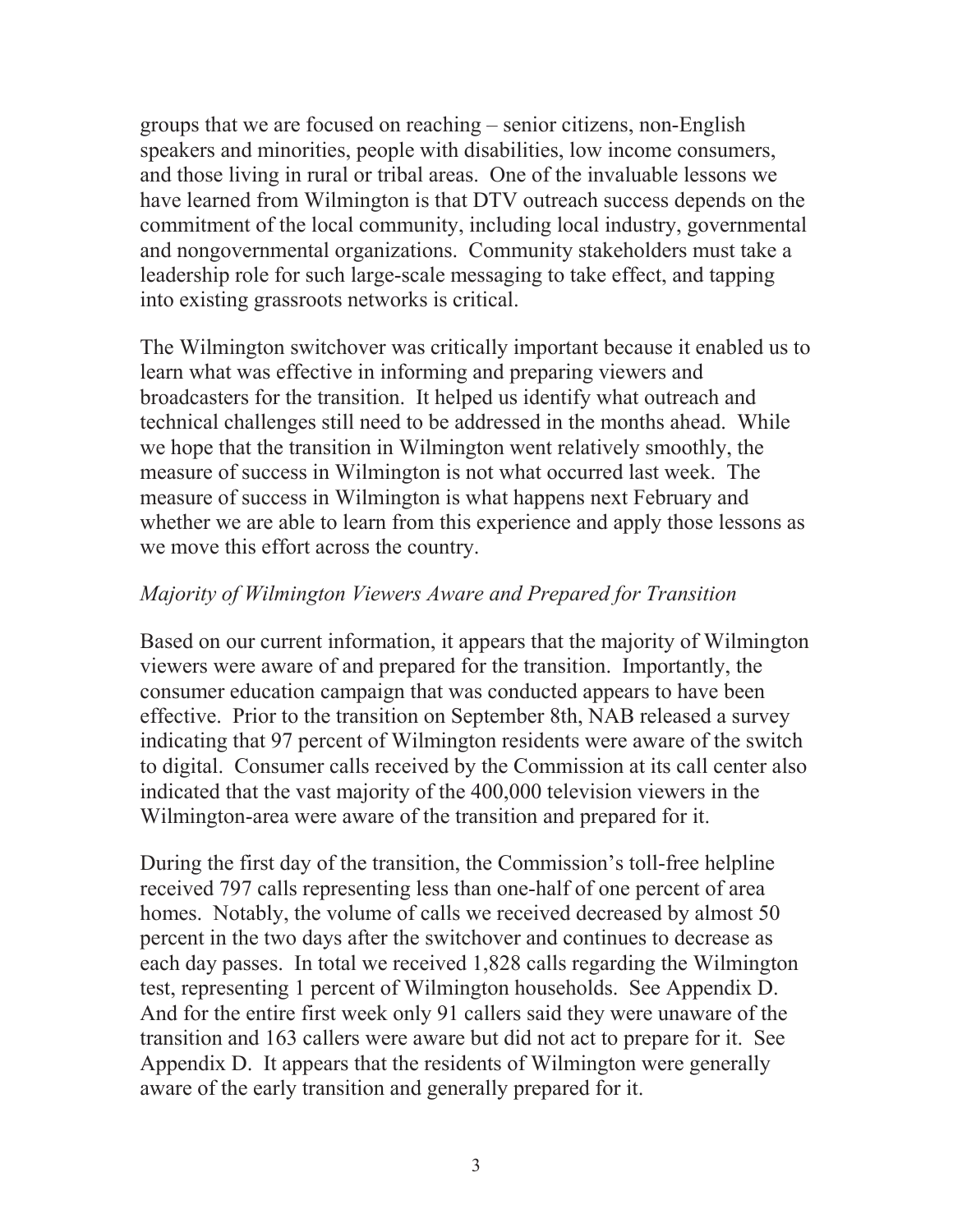## *Challenges that Remain*

Though our consumer education efforts appear to have been effective, our focus now turns to resolving technical challenges. Some of these challenges are easily resolved and others are not. With respect to the callers who are experiencing difficulty, I have directed our engineers and outreach staff to work directly with these viewers and assist them in resolving their individual questions and needs.

For example, as of last Friday, 329 of calls to our helpline were about converter box problems. Thanks to dedicated Commission staff, many of these difficulties have been resolved. Specifically, Commission staff was able to resolve 262 of the 329 calls (80 percent) that came in about converter box issues. See Appendix D. The solutions were often relatively simple consumers just needed to re-scan the channels on their television set or properly hook up their converter box. Gaining a better understanding of the challenges being faced by consumers after a real switchover, will enable us to better focus our messaging and consumer education tools. Consumer education efforts need to instruct consumers about how to effectively hookup their box and the need to re-scan.

Unfortunately, some viewers are experiencing problems that will not be as easy for us to resolve. For example, there are a number of consumers in the Wilmington-area that have lost access to the Wilmington NBC affiliate, WECT (553 calls representing .3 percent of Wilmington homes). Prior to the digital switch, the Wilmington NBC affiliate signal was available to viewers outside the television market as far south as Myrtle Beach, SC and as far north as Raleigh, NC. See Appendix B. The Wilmington NBC affiliate's new coverage area, however, no longer includes these out of market communities. Some of these viewers will be able to watch their local NBC affiliate in Myrtle Beach and Raleigh. There may be some, however, that will not have access to any NBC affiliate. See Appendix C.

Our goal is to ensure that all viewers in the Wilmington-area and the country have access to the same television signals that they did prior to the transition. The Commission is currently exploring what steps can be taken to address this problem in Wilmington and minimize the burden on viewers throughout the country.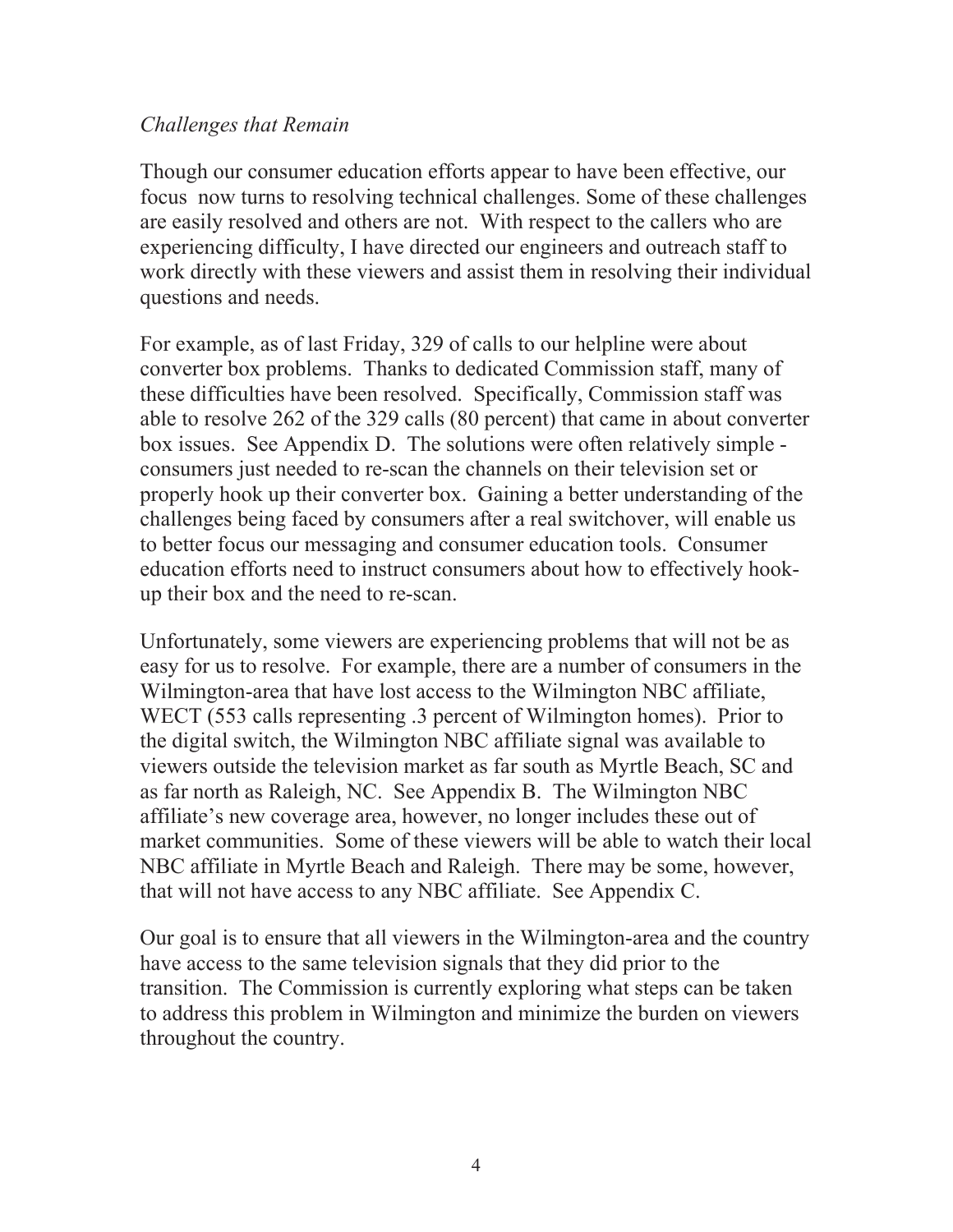Finally, relatively few consumers lost their broadcast channels as a result of the "cliff effect." Digital TV experiences what is often referred to as the "digital cliff effect." Analog TV pictures degrade gradually. As the signals get weaker the picture becomes progressively poorer or becomes "snowy." Yet, viewers may still find these pictures watchable. In contrast, digital TV pictures remain crystal clear even with relatively weak signal levels. However, once the signal falls below a certain level, the picture breaks up or disappears. In such situations, viewers may lose their picture altogether.

I had previously testified that our engineers estimated that about 5 percent of over-the-air viewers may need a new antenna to receive digital television due to the digital cliff effect. Only about 15 percent of viewers receive their signals over the air, so we estimated that less than 1 percent (5 percent of 15 percent) of all viewers would need a new antenna. The data from Wilmington suggests a similar estimate.

Of the 960 calls we received about reception and technical problems, 553 involved reception of the NBC affiliate, WECT, on channel 6. The reception problems for channel 6 were caused by a significant reduction in the service contour for WECT channel 6, not the digital cliff effect. Even if we assume that all of the remaining 397 calls were caused by the "cliff effect," these represent less than approximately 0.25 percent of all viewers in the Wilmington market. See Appendix D. Moreover, of the calls we received regarding reception and technical issues, we were able to resolve 136 of them. In short, for stations whose DTV coverage was designed to replicate their analog coverage, complaints about the cliff effect were well below our estimate of one percent.

The early switch to digital in Wilmington has been instrumental in helping the Commission identify, understand, and hopefully prevent some future problems when the rest of the nation transitions in February 2009. The measure of success in Wilmington is not what happened on September  $8<sup>th</sup>$ , September  $15<sup>th</sup>$  or October  $15<sup>th</sup>$ . Rather, it is how we are going to take what we learned in Wilmington and apply that knowledge to the rest of the country.

We have already learned some very important lessons. For example, the Commission learned from the Wilmington test the importance of emergency preparedness. At the time we began outreach in Wilmington four months ago there were no battery operated converter boxes available. So the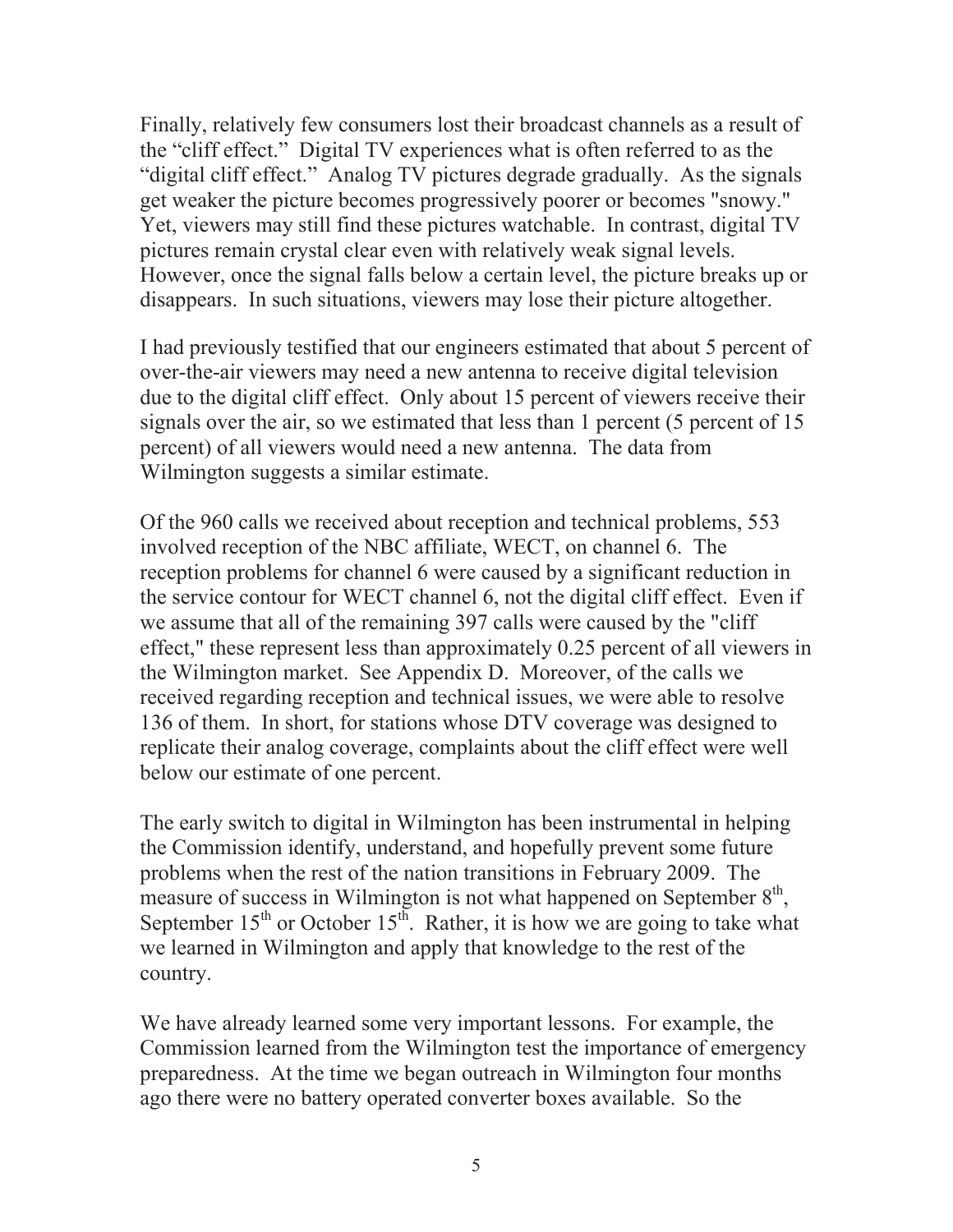broadcasters and some folks down in Wilmington were able to work with one converter box manufacturer, Winegard, who recently introduced a DTV converter box battery pack specifically designed to allow its converter boxes to work in power outages.

We will continue to study the Wilmington experience so that we can best minimize the burdens placed on consumers as the national transition approaches.

In addition to our efforts in the Wilmington test market, the Commission has been busy in other areas. Our activities are described in great detail in the monthly digital television status reports that we send to Congress. I have attached this comprehensive report to my testimony. Appendix A. Nevertheless, I would like to highlight a few things we have been working on.

*Broadcasters' Transition to Digital*. Progress on converting broadcast facilities to all digital is continuing. Based on the status reports that we have required broadcasters to make, over 90 percent of active full power television stations are either fully operational with digital service or are on track to have their full digital service operational by February 17, 2009. Slightly over five percent of the stations indicate that they will take advantage of the flexibility offered by the Commission and serve at least 85 percent of their service population on February 17, 2009, with final digital operations beginning sometime thereafter. The Commission gave such flexibility if a broadcaster faced unique technical challenges such as weather-related issues, or coordination with other stations.

*Enforcement Activities*. The Commission's DTV-related enforcement efforts have focused on protecting consumers through enforcement of our rules as this transition takes place. As of September 12, 2008, Commission personnel have inspected 4,057 stores and 72 websites to assess their compliance with the Commission's rules requiring labels on analog-only television receivers. We have issued 369 citations for failing to comply with our labeling rules. Since October 2007, we have released NALs or consent decrees against 22 retailers, totaling more than \$4.74 million.

We also have been visiting retailers to assess their employee training in the DTV transition and the NTIA converter box coupon program. As of September 12, 2008, Commission field agents have visited 1,452 stores and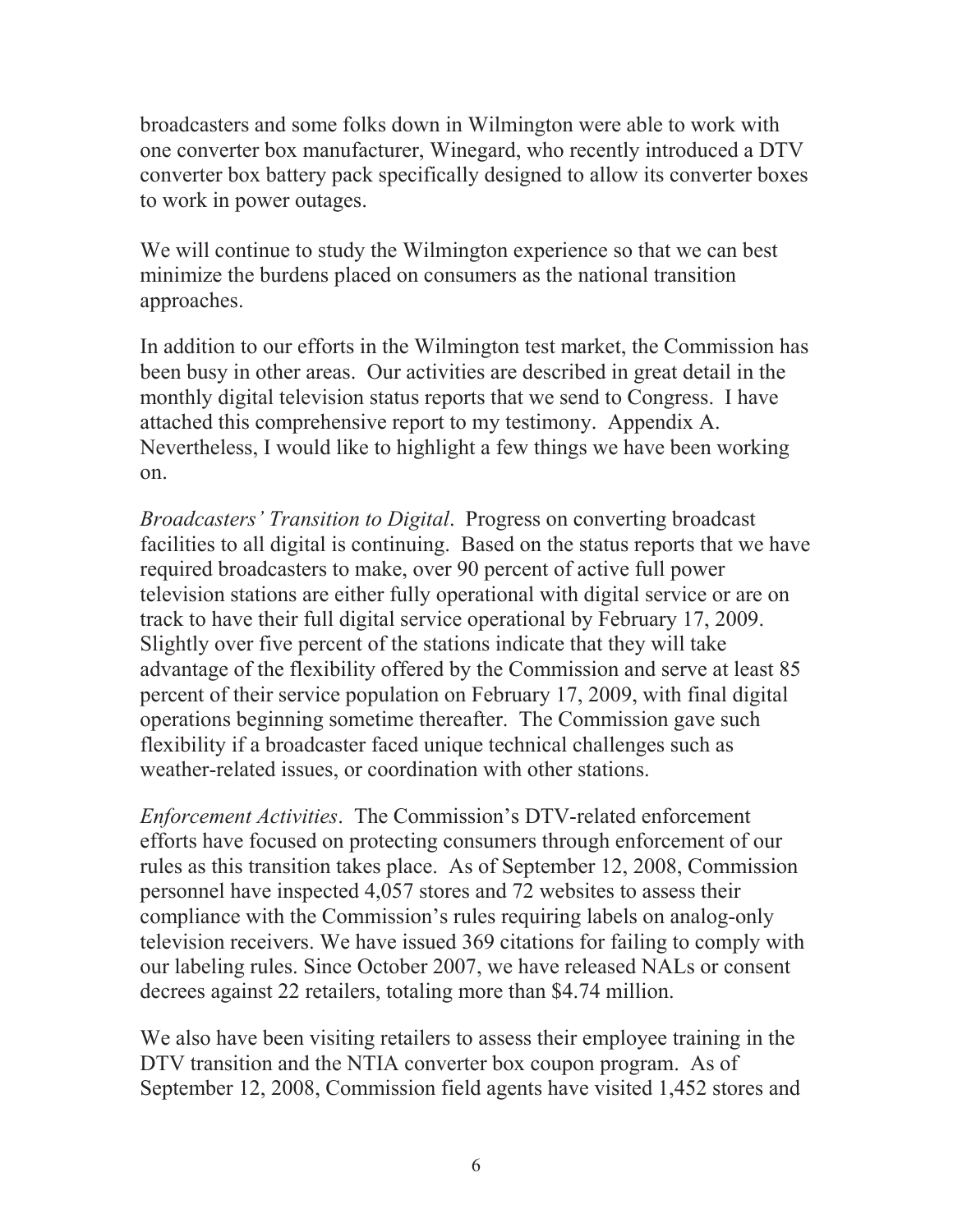conducted 1,403 interviews of store managers in 47 states and in Puerto Rico.

In addition, we are actively enforcing the DTV consumer education requirements that the Commission adopted last spring. To this end, we have recently issued a Bureau-level NAL in the amount of \$51,000 against one company for failing to notify its customers of the transition as required under our rules. We have also circulated a Commission-level order proposing \$12.3 million of fines collectively against eight companies for notification failures. We are in the midst of reviewing additional information submitted by broadcasters, cable operators, and telecommunications carriers, and expect to take additional enforcement actions in the near future.

*Consumer Education and Outreach.* Word of the digital transition is spreading quickly throughout the country. I would like to highlight a few of our education and outreach activities.

*Nationwide 81-City Tour*. Last month, I announced a nationwide initiative to increase awareness about the upcoming transition to digital television. As part of our efforts to prepare consumers for the transition, the Commission identified television markets in which the largest number of viewers will have to take action to be prepared for the transition five months from now. Specifically, we identified 81 target television markets for specific DTV outreach, including all those markets in which more than 100,000 households or at least 15 percent of the households rely solely on over-theair signals for television.

Within these markets, we are aiming to educate those groups most vulnerable to the transition such as senior citizens and non-English speakers. My fellow Commissioners and I, as well as other Commission staff, will fan out to these markets to raise awareness and educate consumers in the days leading up to the digital television transition on February 17, 2009.

At each stop, there will be a public event, such as a town hall meeting, workshop, or roundtable with an FCC Commissioner to highlight the digital transition, and be available to local press. In coordination with these visits, the Commission will work with local broadcasters and radio stations to increase the broadcasts of Radio and TV DTV PSAs. The Commission has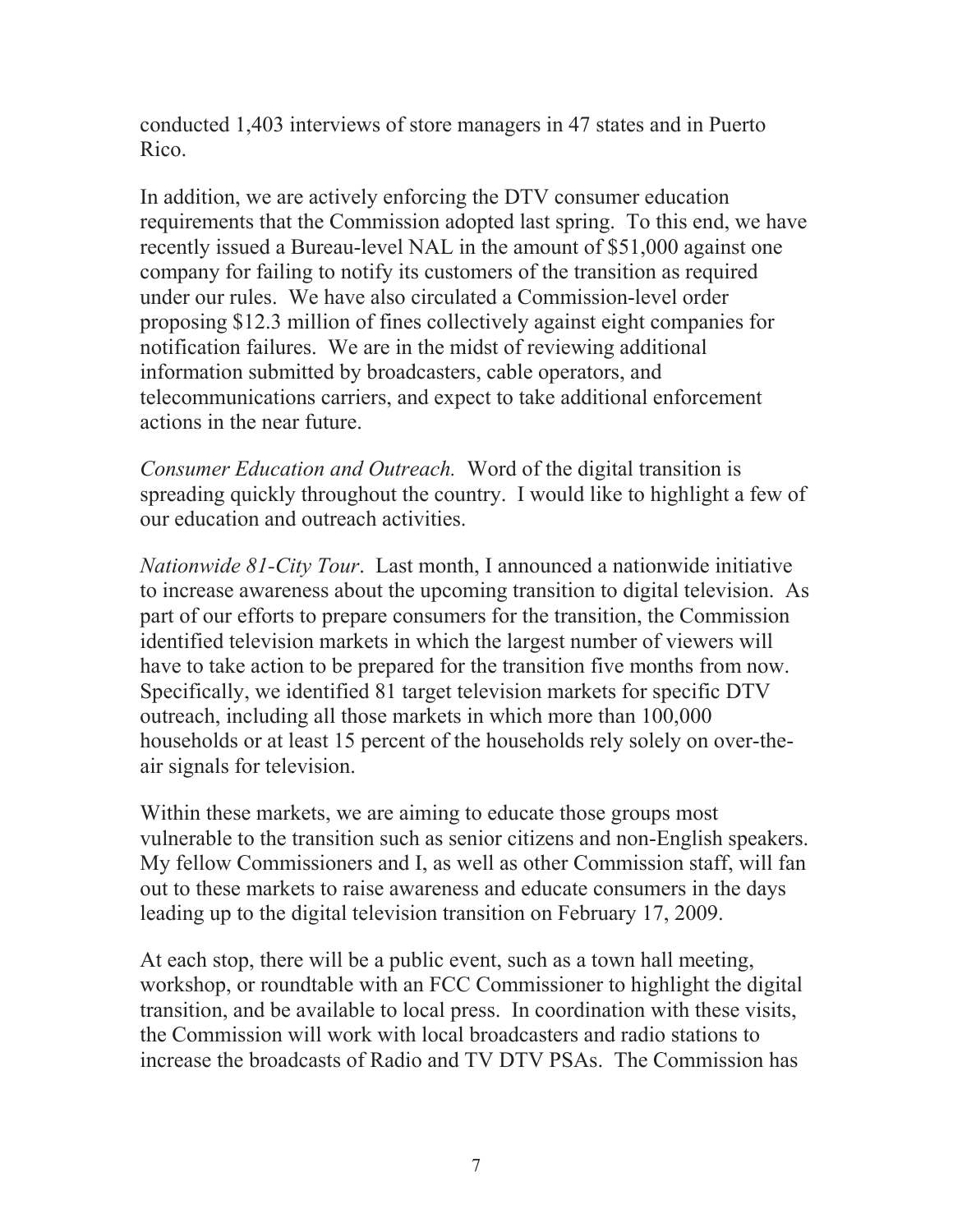visited several cities so far including, Anchorage, Fairbanks, and Tulsa and plans many more trips in the upcoming weeks.

As part of this nationwide tour, the Commission is also coordinating with the broadcasters to explore whether at the same time these stations may participate in a temporary turn off of their analog signals. During these "socalled soft tests" analog customers would see a message on their screens informing them of the transition and how to become prepared.

*DTV Awareness Sessions*. The Commission has conducted over 1829 DTV Awareness sessions, attended more than 482 conferences and events, established 514 partnerships, and made over 7854 visits to various organizations around the country to disseminate DTV information.

*Speakers Bureau.* Last month, I announced that the Commission has launched a Speakers Bureau for groups throughout the country to request speakers to discuss the upcoming digital transition. The Speakers Bureau is the latest addition to the Commission's DTV outreach effort. The Commission will provide speakers, without cost, to any group requesting one. To date, we have received 51 requests for speakers. The requests are being handled by staff traveling for conferences and events, as part of the outreach for our town hall meetings, and by our field agents.

*Grassroots Bid*. The Commission just announced that it is seeking contracts from grass roots organizations and community-based organizations to assist consumers, particularly those consumers that are home-bound or that have limited mobility, with the procurement and installation of digital TV converter boxes and related equipment. These efforts will complement our ongoing work of educating consumers about the migration from analog to digital broadcasting.

*U.S. Postal Service Partnership.* We have distributed more than 9,300 posters nationwide. We are displaying DTV education posters in all 34,000 post offices across the country. These posters include a dinosaur saying "Don't Let Your TV Become Extinct." We are working with the U.S. Postal Service to install updated posters beginning November 1, 2008 running through the end of the transition period. The new posters are targeted to instill a greater sense of urgency to consumers and will use the slogan "On February 17, 2009 your TV is changing. Are you ready?".